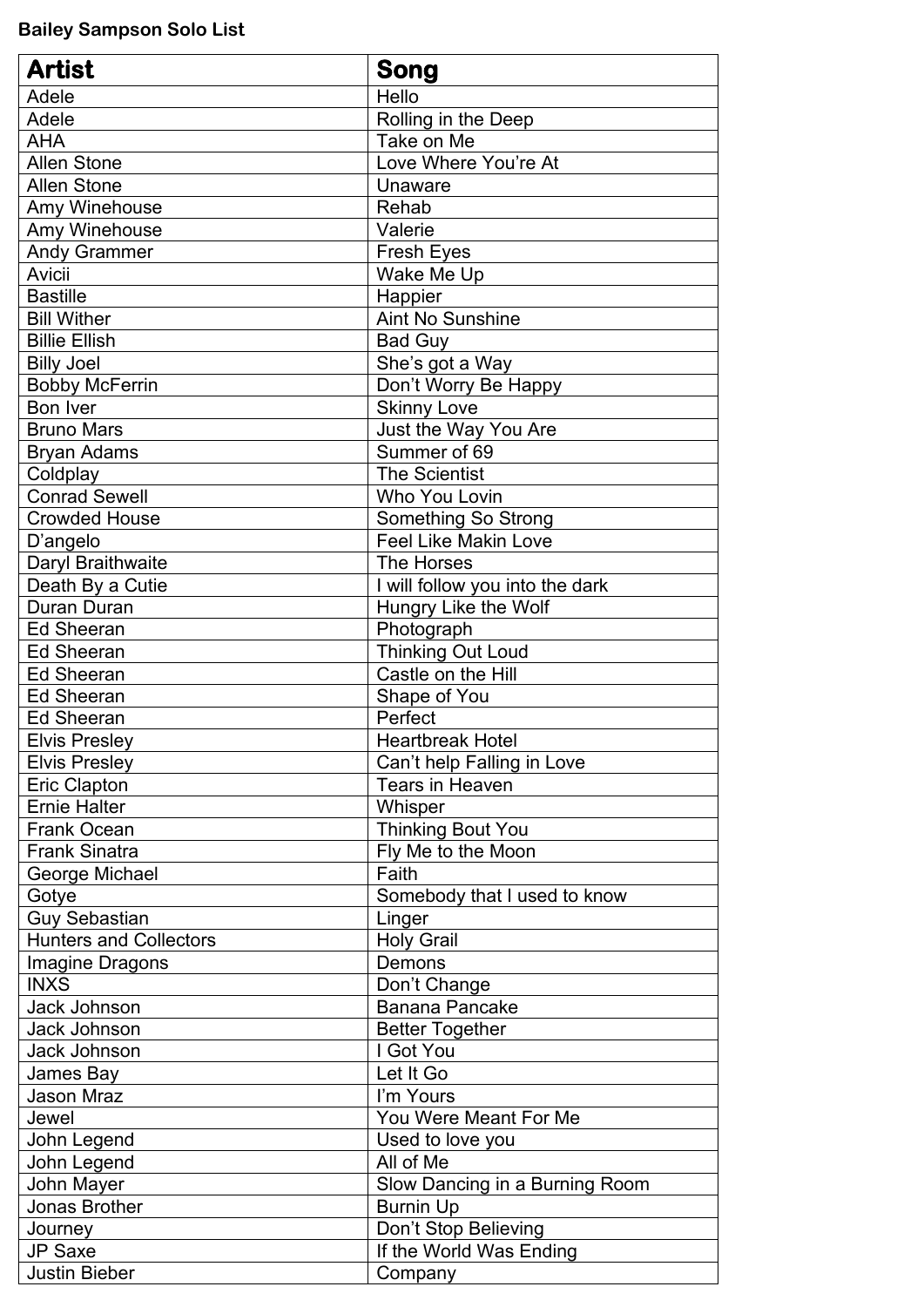| <b>Justin Bieber</b>    | Love Yourself                  |
|-------------------------|--------------------------------|
| <b>Katy Perry</b>       | Roar                           |
| <b>Katy Perry</b>       | Chained to the Rhythm          |
| <b>Katy Perry</b>       | <b>Teenage Dream</b>           |
| <b>Khalid</b>           | <b>Young Dumb and Broke</b>    |
| Khalid                  | Location                       |
| Kings of Leon           | Use Somebody                   |
| <b>LANY</b>             | <b>Good Girls</b>              |
| Lauv                    | I Like me Better               |
| Leonardo's Bride        | Even When I'm Sleeping         |
| Lewis Capaldi           | <b>Someone You Loved</b>       |
| Lukas Graham            | <b>Seven Years</b>             |
| Maroon 5                | <b>Sunday Morning</b>          |
| Maroon 5                | She Will Be Loved              |
| Maroon 5                | Sugar                          |
| Maroon 5                | Moves like Jagger              |
| <b>Marvin Gaye</b>      | <b>Whats Going On</b>          |
| Matchbox 20             | 3am                            |
| <b>Matt Corby</b>       | Resolution                     |
| <b>Men Without Hats</b> | <b>Safety Dance</b>            |
| <b>Michael Buble</b>    | Everything                     |
| <b>Michael Buble</b>    | Home                           |
| Michael Jackson         | Blame it on the Boogie         |
| Michael Jackson         | Way you make me feel           |
| <b>Mike Posner</b>      | Took a Pill in Ibiza           |
| <b>Mike Posner</b>      | Cooler then Me                 |
| <b>Neil Diamond</b>     | <b>Sweet Caroline</b>          |
| Oasis                   | Wonderwall                     |
| One Republic            | <b>Counting Stars</b>          |
| <b>Otis Redding</b>     | Sitting On the Dock Of The Bay |
| Paul Kelly              | Dumb Things                    |
| Queen                   | We Will Rock You               |
| R.E.M                   | Loosing My Religion            |
| <b>Rascal Flatts</b>    | Life is a Highway              |
| Sam Smith               | Stay with Me                   |
| <b>Sam Smith</b>        | Latch                          |
| Sam Sparro              | <b>Black and Gold</b>          |
| Semisonic               | <b>Closing Time</b>            |
| <b>Shawn Mendes</b>     | <b>Stitches</b>                |
| <b>Shawn Mendes</b>     | Where were you in the Morning  |
| <b>Shawn Mendes</b>     | Lost in Japan                  |
| Sly and the Family      | If You Want me to Stay         |
| <b>Smash Mouth</b>      | I'm a Believer                 |
| Soft Cell               | <b>Tainted Love</b>            |
| Survivor                | Eye of the Tiger               |
| <b>Taylor Swift</b>     | Shake it off                   |
| <b>Taylor Swift</b>     | <b>Style</b>                   |
| The 1975                | Somebody Else                  |
| <b>The Chainsmokers</b> | Closer                         |
| <b>The Chainsmokers</b> | Paris                          |
| The Eagles              | <b>Hotel California</b>        |
| The Human League        | Don't You Want Me              |
| <b>The Killers</b>      | Mr. Brightside                 |
| The Lumieers            | Ho Hey                         |
| The Weeknd              | <b>Earned It</b>               |
| The Weeknd              | I Feel It Coming               |
| <b>Thirsty Merc</b>     | 20 Good Reasons                |